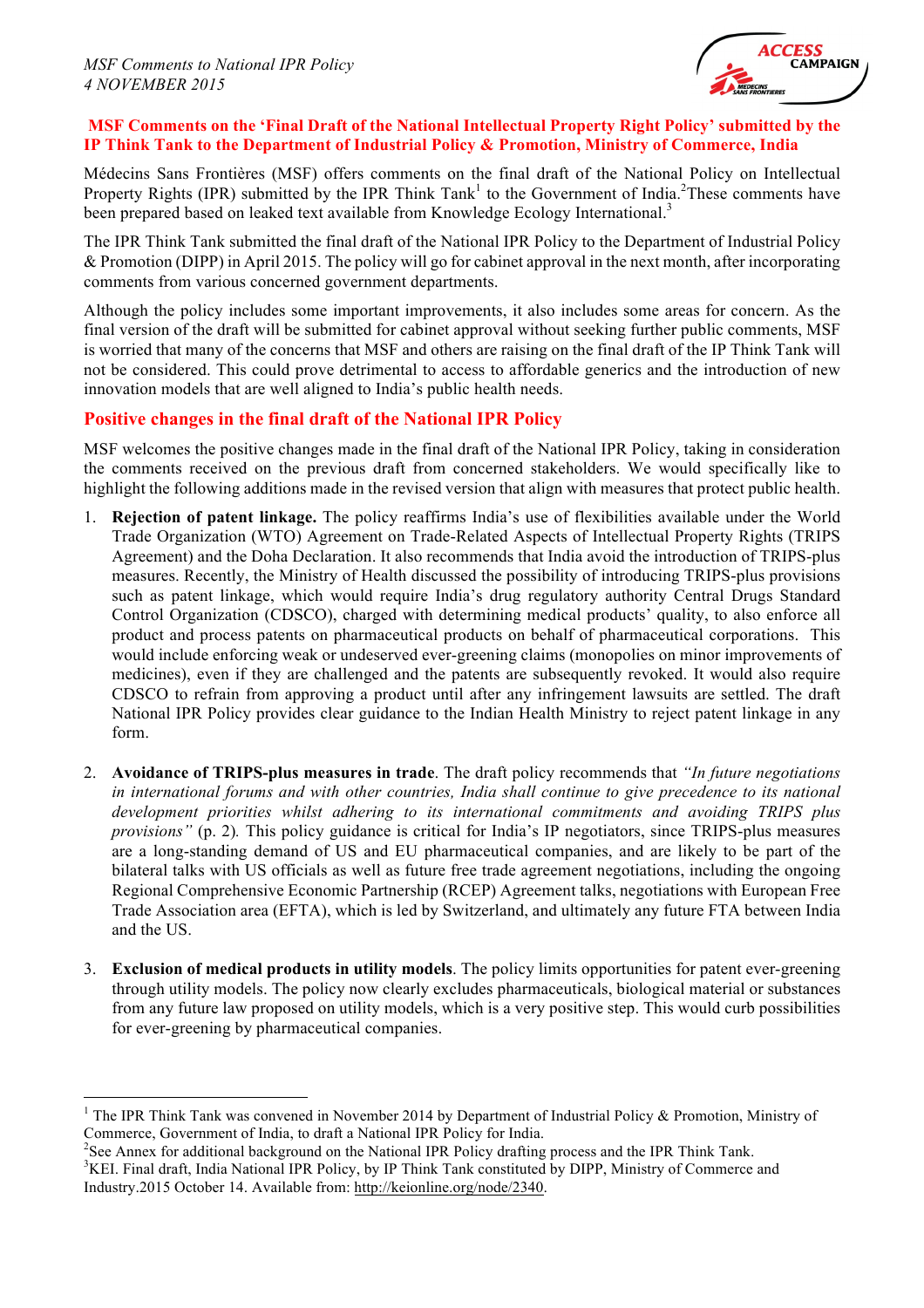- 4. **Rejection of data exclusivity**. The final policy has reiterated the government's position that protection of undisclosed information is an important area of study for future policy development, but has clearly expressed that this would not extend to 'data exclusivity' pursuant to objective 3.6.3. This is a critical recommendation of the draft policy and in line with what the government has stated publicly. At the height of the EU-India FTA negotiations, Indian negotiators from the Ministry of Commerce rejected data exclusivity as being "well beyond" international trade obligations. In doing so, the government clearly established its position on the issue and offered public assurance that India will continue to ensure that the high-quality generic drugs it produces are accessible to all countries.
- 5. **Addressing abuses of IP rights.** The policy notes that licensing practices or conditions that may constitute an abuse of IP rights or have an adverse effect on competition will be addressed through appropriate measures. This recommendation is welcome, as patent-holding companies may not work their patents that cover new drugs. Alternatively they may abuse their dominant position by charging exorbitant prices for new, patented drugs, and/or attach problematic conditions to voluntary licenses on new drugs that they issue to a few generic companies. In this context a number of voluntary licenses between multinational pharmaceutical companies and generic companies, covering primarily HIV and hepatitis C medicines, need to be examined not just in the context of domestic needs but also for conditions that limit the potential of Indian generic manufacturers to expand supply of active pharmaceutical ingredient (API) and finished formulations to middle-income countries. The policy also proposes further examination of the interrelationship of intellectual property with competition law.

#### **Concerning recommendations on IP enforcement**

Despite the positive developments, the final draft policy continues to make some recommendations that could impede access to affordable medicines. MSF comments are given below on areas concerning pharmaceuticals and access to medicines.

- 1. **Unclear definition of the term 'counterfeit'.** The final draft of the policy strongly opposes treating generic drugs as spurious or counterfeit, which is an important clarification, but the lack of a precise definition of what constitutes a 'counterfeit' will make this objective hard to achieve when 'counterfeit' is strongly embedded in IP enforcement measures pushed by other countries. These measures have manifested themselves in multiple insidious forms: as part of customs regulations (EC Council Regulation no. 1383/2003 and EC Council Regulation 608), international treaties (the Anti-Counterfeiting Trade Agreement) and FTAs, including proposed enforcement rules in the EU-India FTA talks set to resume in the near future and in the ongoing negotiations of RCEP agreement (proposed by Japan and South Korea in the negotiating text of the IP chapter). The EU is also completing deliberations and eventual approval (in the first quarter of 2016) of an additional set of border measures for trademarks that will provide even greater enforcement powers for customs officials within the EU. India must continue to challenge and reject IP enforcement measures in international and bilateral forums due to the threat it presents to the export and eventual use of generic medicines around the world.
- 2. **Unwarranted enforcement through establishment of a 'Task Force.'** The Think Tank recommends the creation of a 'Task Force' to enforce IP rights. The TRIPS Agreement does not create any obligation to create a taxpayer-funded 'Task Force' to enforce IP rights. IP rights are private rights. It is not the responsibility of governments to defend each right but rather to provide a predictable legal system to enforce such rights. At the same time, the government is responsible for curbing abuses resulting from IP monopolies and any dominant position in the market. Enforcement measures by the "Multi-Agency Taskforce" in the pharmaceutical sector on claims of trademark infringement or patent infringement are unwarranted as these claims can already be handled by the courts. Instead such measures will squeeze what little space remains for generic companies to continue to produce lifesaving medicines, and could undermine the role the judiciary plays in protecting the right to health, in particular balancing private IP rights with the public interest. Indian policy makers need to encourage and protect judicial discretion in the area of IP enforcement. A growing number of ex-parte injunctions against Indian suppliers of API and finished formulations could threaten access to affordable medicines domestically and also undermine export of generic medicines to other countries.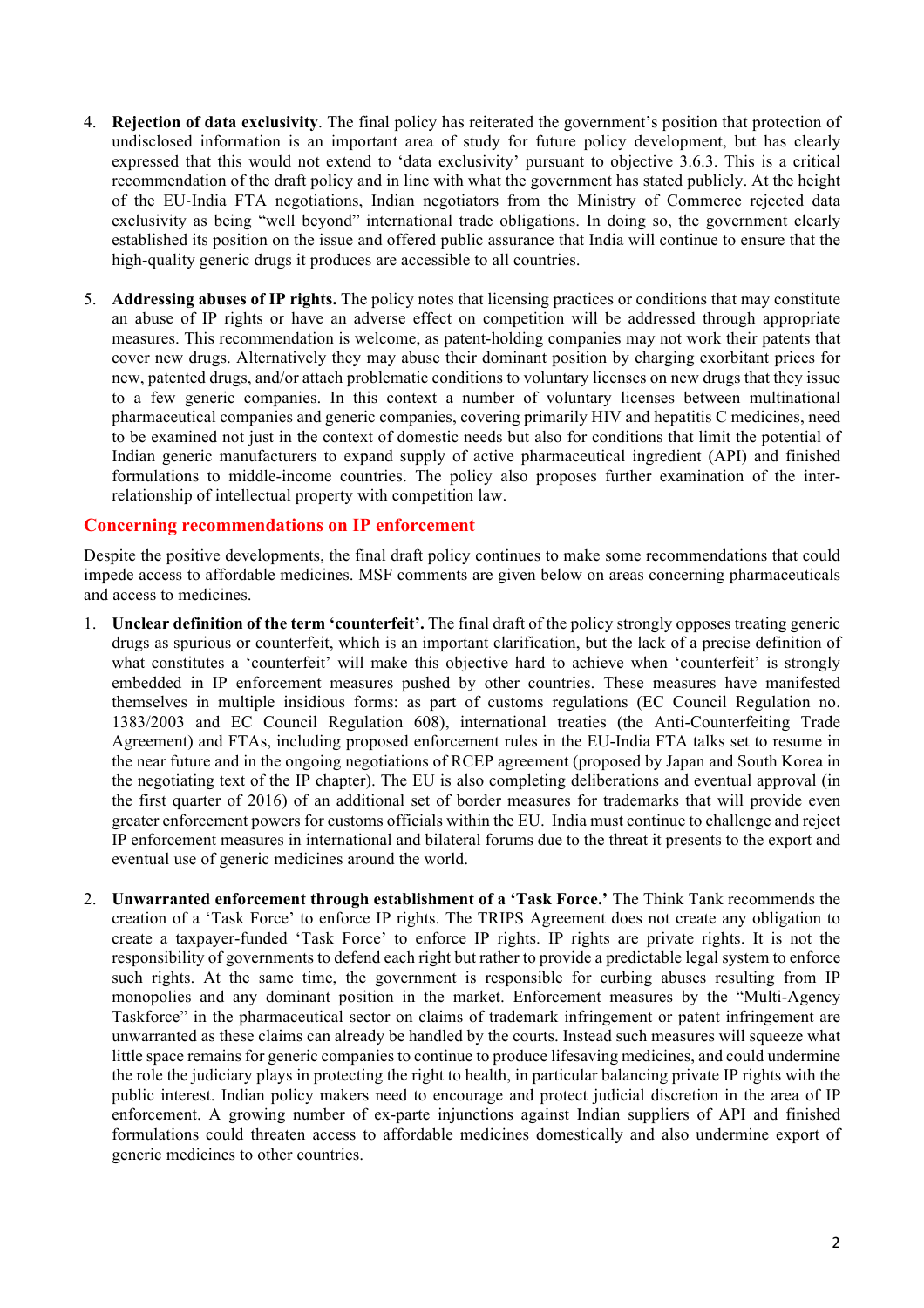In a 2008 case (F. Hoffmann-La Roche Ltd. &Anr. v. Cipla Limited), an Indian court applied the test of whether patients would suffer irreparable hardship if a generic drug was blocked from the market and the court would in effect be stifling Article 21 (The Right to Life) of the Constitution of India (I.A 642/2008 IN CS (OS) 89/2008, Delhi High Court, Order dated March 19, 2008). However, since then that test has been discarded and the opposite trend is now apparent.

3. **Proposed unnecessary specialised IP courts.** Specialised IP courts are outside the purview of TRIPS obligations. The majority of IP disputes for pharmaceuticals in India today cover two categories. The first is the disputes brought by pharmaceutical companies concerning the rejection or grant of a patent on a particular drug. These disputes are usually between a pharmaceutical company and IP offices. When determining whether to grant a patent, patent offices exercise a quasi-judicial function, which requires another avenue of appeal. For this India already has a specialized administrative tribunal that exclusively hears appeals. The Indian Intellectual Property Appellate Board (IPAB) was set up to hear appeals against decisions of the Patent Controller. It must include at least one judicial member and one technical member. IPAB's jurisdiction is limited to appeals arising out of patent office decisions and revocations, but it cannot adjudicate upon infringement issues. Infringement suits can be filed before district courts or before the High Courts. It is this category of disputes –namely patent holding pharmaceutical companies regularly alleging infringement of a patent and seeking injunctions against generic producers –that such drug companies would like to see moved to specialised IP courts as such companies believe that decisions on enforcement of their patents will be faster and more favorable.

Thus, the recommendation to set up dedicated IP courts must be approached with caution by policymakers in India. Judicial impartiality may be at risk due to the likelihood that only a few judges and lawyers will specialize in IP, thereby potentially biasing the judicial system as judges consistently interact with a limited group of lawyers and petitioners. Judges that could be captured by narrowly focused professional groups is more likely. Specialised IP courts can lead to judicial isolation with judges losing sight of how patents fit into the larger fabric of society, resulting in the over-emphasis of the importance of IP. In addition, extreme specialization can narrow a judge's view and could undermine the critical role the judiciary can play in the future to protect the constitutional right to life, and in particular establishing a balance between the enforcement of private IP rights with the public interest to access more affordable medicines due to direct competition. The TRIPS Agreement does not obligate its signatories to establish separate IPR courts.

### **Failure to consider theevidence for new biomedical innovation policies**

<u> 1989 - Johann Barn, mars ann an t-Amhain an t-Amhain an t-Amhain an t-Amhain an t-Amhain an t-Amhain an t-Amh</u>

The draft policy's vision, mission and objectives<sup>4</sup> repeatedly emphasise IP monopolies as the key driver of innovation. However, in the context of access to medicines, such claims have been refuted by experts at the World Health Organization (WHO) and through numerous other studies. These experts have found IP to be a barrier not only for access to affordable medicines, but also to innovation for new medicines desperately needed for diseases that disproportionately affect people in developing countries.

In recent years, the Government of India has played a key role in advancing efforts to address this at the WHO. This includes a recent monetary contribution by India to advance new models of research and development (R&D) to promote innovation and access, and the submission of two demonstration projects to develop diagnostics and medicines for key public health priorities. The draft policy thus fails to take into account these key debates and discussions occurring internationally, in which India is already involved, regarding new approaches to innovation.

1. **Failure to recognize public contributions to biomedical R&D.** The draft policy too narrowly focuses on patenting, ignoring the fact that public sector research institutions in India contribute in multiple ways:

<sup>4</sup> **Vision:**An India where Intellectual Property led growth in creativity and innovation is encouraged...; an India where intellectual property rights promote advancement in science and technology(p. 5).

**Objectives:** A nation-wide program of promotion will be launched with an aim to improve the awareness about the benefits of IPRs and their value to the rights-holders and the public. Such a program will build an atmosphere where creativity and innovation are encouraged in public and private sectors, R&D centers, industry and academia, leading to generation of protectable IP that can be commercialized(p. 6).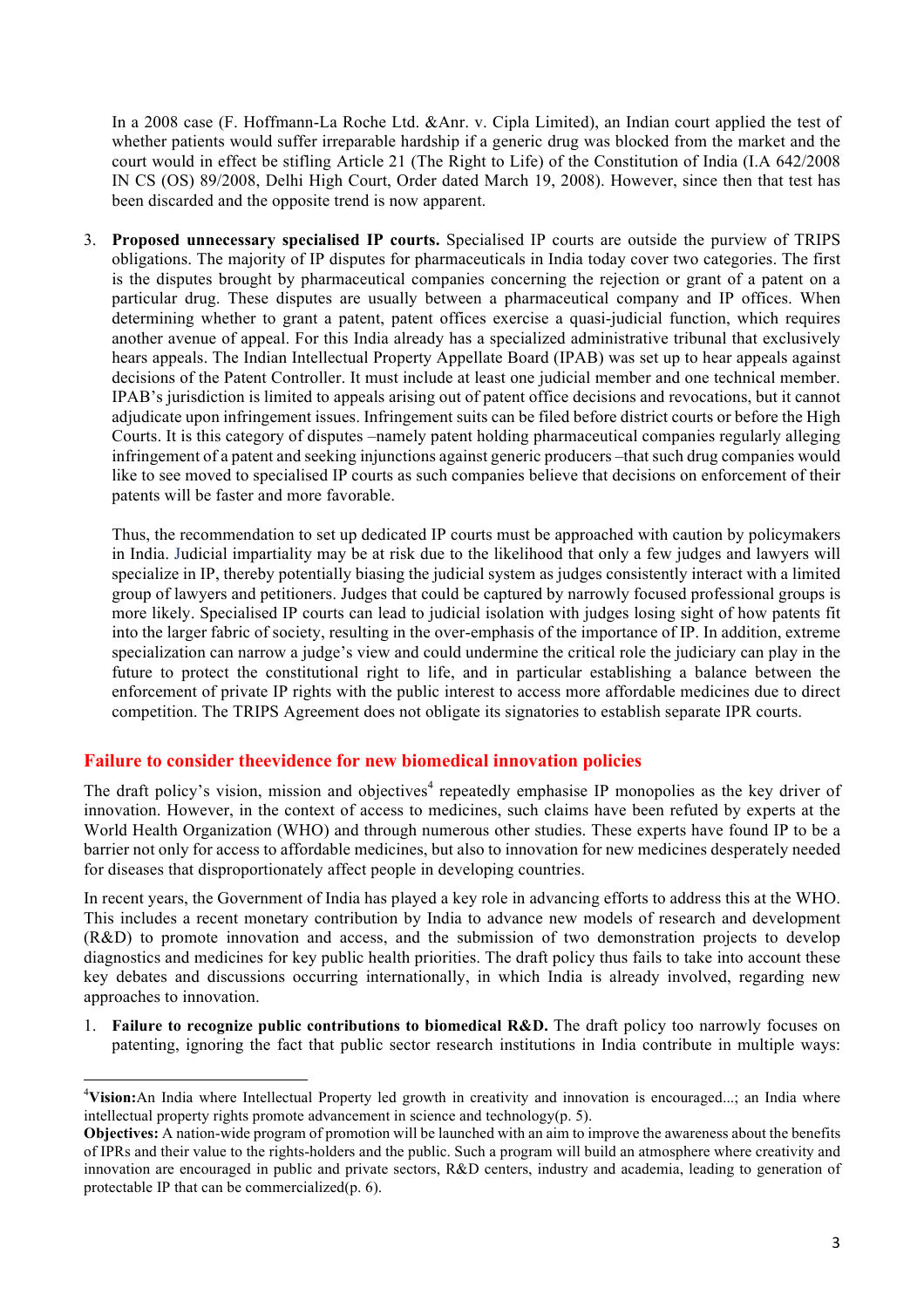through publishing in journals, collaboration with other partners, technical support to the industry, and working with product development partnerships (PDPs) on neglected diseases. As patenting increases, it may reduce free access to knowledge and adversely affect the contributions made by these economic inputs. The final draft policy does not lay out clear standards and guidelines for policy makers to ensure that the fruits of publicly financed research and development are available, affordable and accessible to patients – in India and in other countries.

2. **Narrow focus on commercializing IP.** The policy also narrowly focuses on commercializing IP, without due attention to the complexities of ensuring access to publicly funded biomedical innovations. The policy as finalized by the IPR Think Tank should have more comprehensively captured the policy issues that define the increasing levels of publicly-financed R&D in India. In particular, the policy should consider recommendations to develop biomedical innovations that do not solely focus on commercializing IP, but that institute guidelines and safeguards that ensure such products are affordable and accessible. Currently, the US is dealing with access problems precisely created by this commercial approach. For example, the cancer drug, imatinib –developed with critical inputs from scientists and other resources at publicly-funded institutions in the US, exclusively licensed to Novartis and then patented several times over –comes at an exorbitant price of 100,000 USD per patient per year in the US. In addition, the delays and costs associated with negotiating access to patented technologies needed for biomedical innovation is another factor that needs close examination.

# **Promoting a better model of biomedical R&D**

Promisingly, the final policy draft does specifically mention open source research such as the Open Source Drug Discovery (OSDD) project, a project of the Council for Scientific & Industrial Research (CSIR) for new inventions for prevention, diagnosis and treatment of life threatening and high burden diseases. OSDD has the potential to play an important role to develop new drug regimens for drug resistant TB in India, but has been unable to move forward due to a budgetary crisis.

In addition to resisting proposals to further entrench access-restricting IP protections, India should seek opportunities to further these open, collaborative research initiatives and other measures to de-link the costs of R&D from the high prices of medicines protected by IP monopolies. Doing so will allow India to better promote accessible, affordable pro-patient medical innovation *made in India* needed by patients and treatment providers around the world.